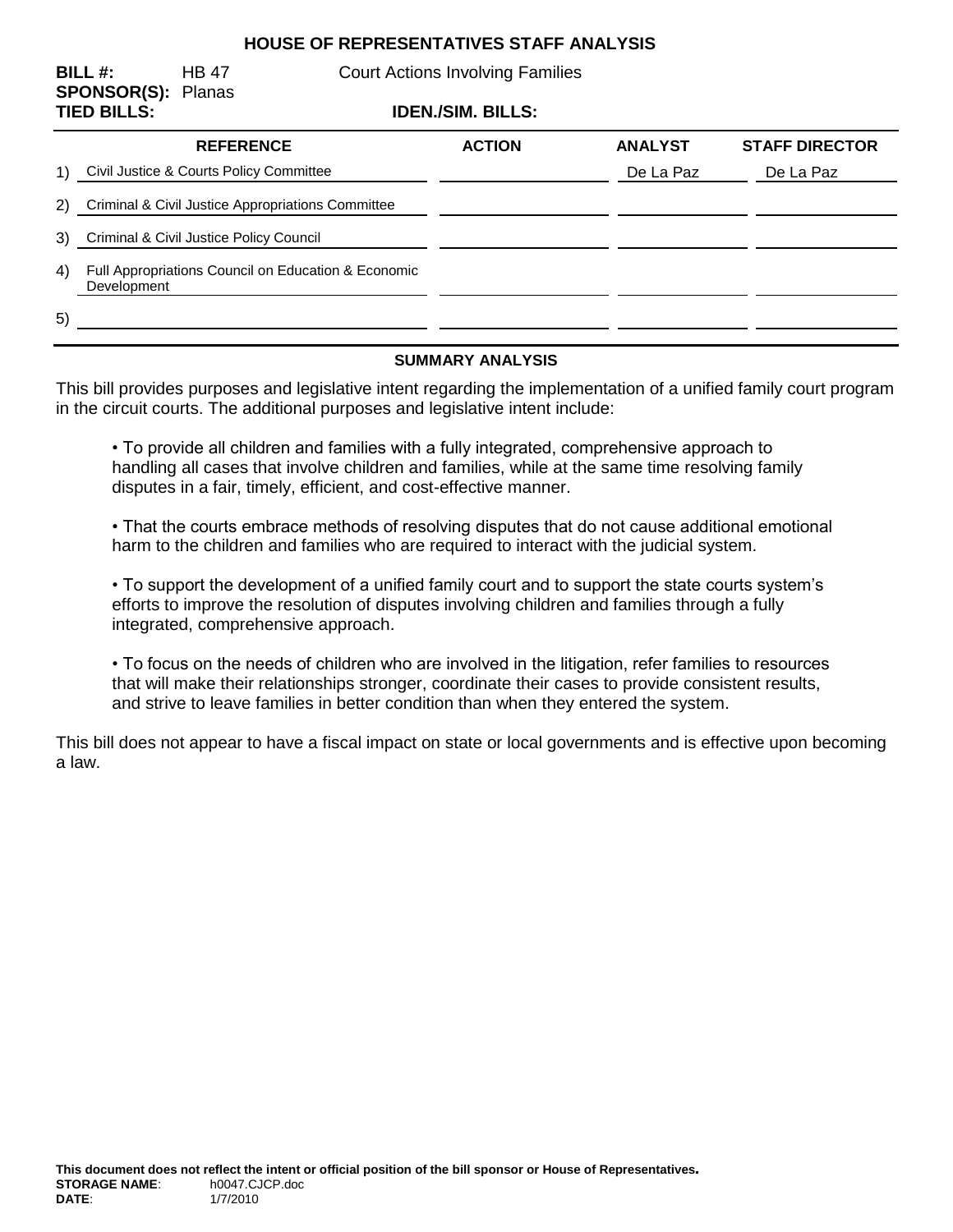## **HOUSE PRINCIPLES**

Members are encouraged to evaluate proposed legislation in light of the following guiding principles of the House of Representatives

- Balance the state budget.
- Create a legal and regulatory environment that fosters economic growth and job creation.  $\bullet$
- Lower the tax burden on families and businesses.
- Reverse or restrain the growth of government.
- Promote public safety.
- Promote educational accountability, excellence, and choice.
- Foster respect for the family and for innocent human life.
- Protect Florida's natural beauty.

### **FULL ANALYSIS**

### **I. SUBSTANTIVE ANALYSIS**

#### A. EFFECT OF PROPOSED CHANGES:

Currently, legal issues involving children and families are frequently addressed by different divisions of the court, particularly in larger judicial circuits. In many cases, the parties are appearing before a different judge in each proceeding. Therefore, it is possible that a judge may be unaware of previous or pending related legal matters involving the same children or family before the court. Unified family courts are intended to address this problem.

Florida's initiative for a unified family court began as a result of increasing demands being placed on the judicial system by the large volume of cases involving children and families. As the number of family court filings significantly increased, the Supreme Court noted that it must seek to improve productivity and conserve resources. Against this background, the Court created the Family Court Steering Committee in 1994 to, among other things, advise the Court about the circuits' responses to families in litigation and make recommendations on the characteristics of a model family court.

In 2005, the Legislature implemented recommendations by the Florida Supreme Court related to the operation of a unified family court system. These recommendations were to:

• Allow the court system to create a unique identifier to identify all court cases related to the same family.

• Provide that specified orders entered in dependency court take precedence over court orders entered in other civil proceedings.

• Provide that final orders and evidence admitted in dependency actions are admissible in evidence in subsequent civil proceedings under certain circumstances.

This bill provides additional purposes and legislative intent regarding the implementation of a unified family court program in the circuit courts. These additional purposes are added to chapter 39, F.S., pertaining to proceedings relating to children; chapter 61, F.S., pertaining to dissolution of marriage, support, and custody; chapter 63, F.S., pertaining to adoption; section 68.07, F.S., pertaining to name change; chapter 88, F.S., pertaining to the Uniform Interstate Family Support Act; chapter 741, F.S., pertaining to marriage and domestic violence; chapter 742, F.S., pertaining to determination of parentage; chapter 743, F.S., pertaining to disability of nonage of minors removed; chapter 984, F.S., pertaining to children and families in need of services; chapter 985, F.S., pertaining to the juvenile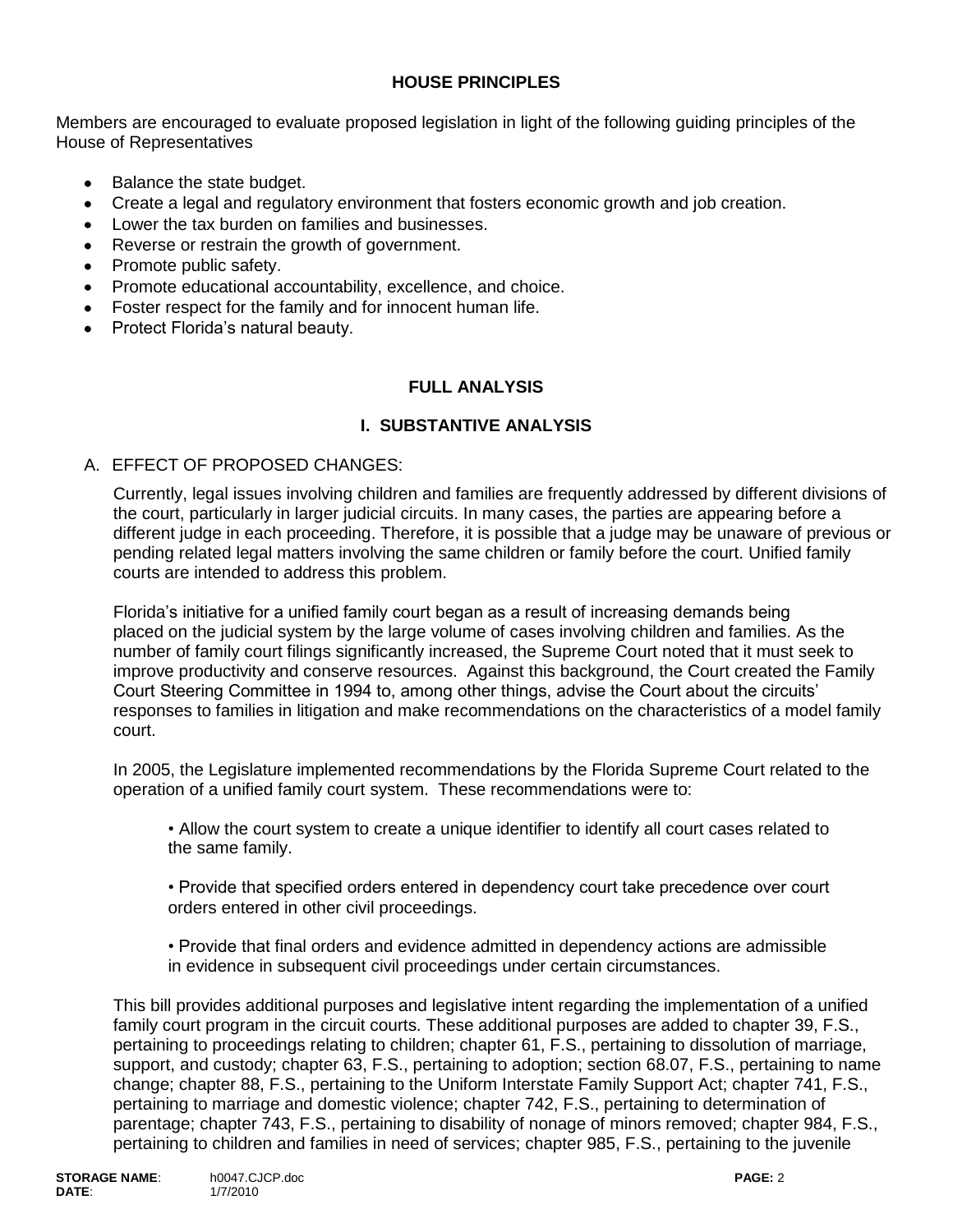justice system; and part II of chapter 1003, F.S., pertaining to school attendance. The additional purposes and legislative intent include:

• To provide all children and families with a fully integrated, comprehensive approach to handling all cases that involve children and families, while at the same time resolving family disputes in a fair, timely, efficient, and cost-effective manner.

• That the courts embrace methods of resolving disputes that do not cause additional emotional harm to the children and families who are required to interact with the judicial system.

• To support the development of a unified family court and to support the state courts system's efforts to improve the resolution of disputes involving children and families through a fully integrated, comprehensive approach.

• To focus on the needs of children who are involved in the litigation, refer families to resources that will make their relationships stronger, coordinate their cases to provide consistent results, and strive to leave families in better condition than when they entered the system.

#### B. SECTION DIRECTORY:

Section 1. amends s. 39.001, F.S., regarding the purposes of ch. 39, F.S.

Section 2. amends s. 61.001, F.S., regarding the purposes of ch. 61, F.S.

Section 3. amends s. 63.022, F.S., regarding legislative intent related to ch. 63, F.S.

Section 4. amends s. 68.07, F.S., regarding legislative intent related to petitions for a name change.

Section 5. creates s. 88.1041, F.S., regarding legislative intent applicable to ch. 88, F.S.

Section 6. amends s. 741.2902, F.S., regarding legislative intent applicable to the offense of domestic violence.

Section 7. creates s. 742.016, F.S., regarding legislative intent related to determination of parentage.

Section 8. creates s. 743.001, F.S., regarding legislative intent related to ch. 743, F.S.

Section 9. amends s. 984.01, F.S., regarding legislative intent related to ch. 984, F.S.

Section 10. amends s. 985.02, F.S., regarding legislative intent related to ch. 985, F.S. (juvenile justice system).

Section 11. creates s. 1003.201, F.S., regarding legislative intent related to ch. 1003, F.S.

Section 12. provides an effective date of upon becoming law.

#### **II. FISCAL ANALYSIS & ECONOMIC IMPACT STATEMENT**

#### A. FISCAL IMPACT ON STATE GOVERNMENT:

#### 1. Revenues:

None.